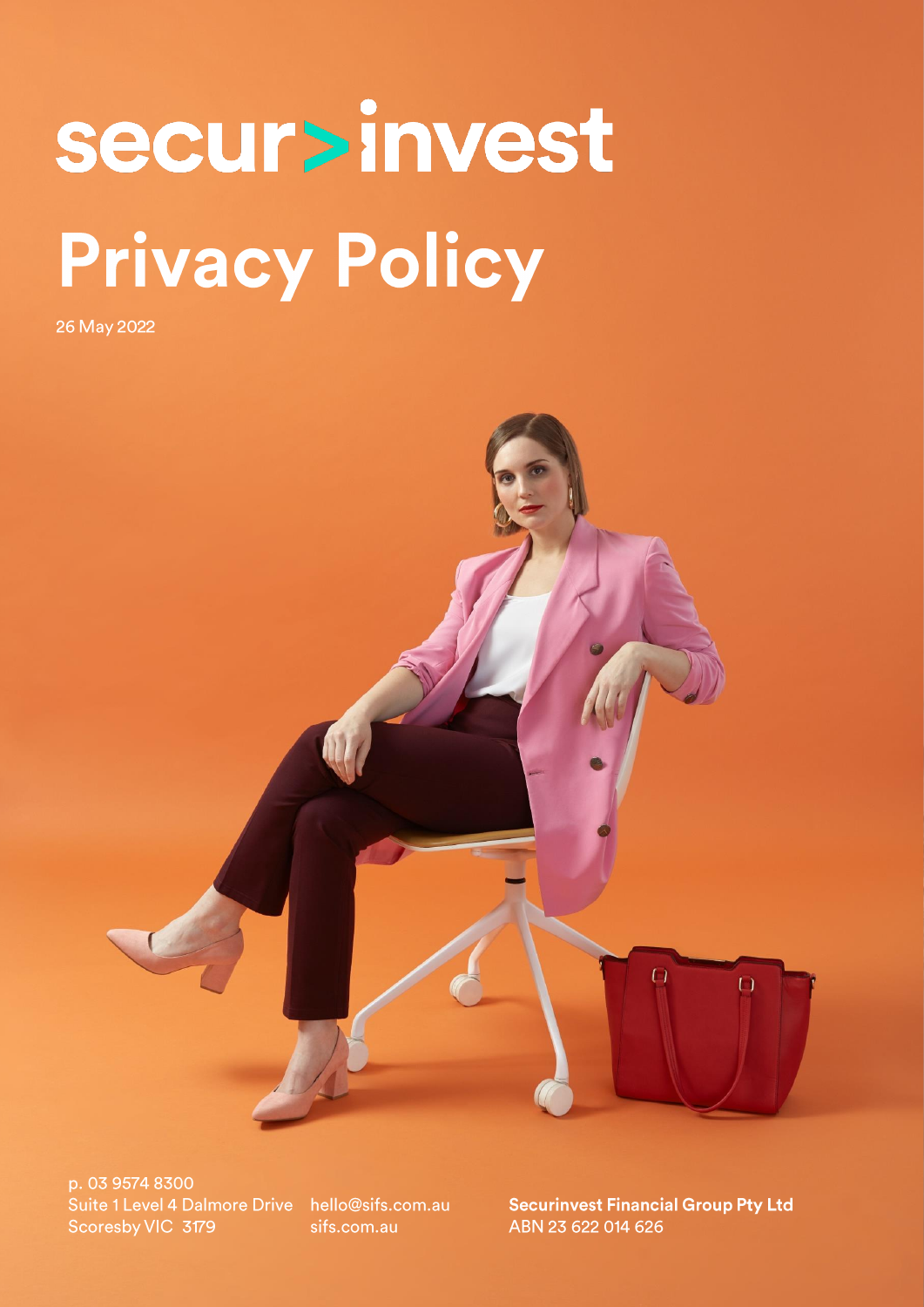# **Securinvest privacy policy**

At Securinvest Financial Group (Securinvest), we understand that the privacy of your information is important to you<br>and we respect the confidentiality of the information that you provide to us. Protecting your information important part of maintaining trust between us and our clients and by handling information in a secure manner we build strong business relationships.

This document provides information and details about how we manage the personal information that we collect, hold, use and disclose about individuals. use and disclose about individuals.

The Privacy Policy applies to all organisations within Securinvest and all subsidiary companies which are set out at the end of this policy. We are bound by the Privacy Act and we manage and protect your personal information in accordance with the Australian Privacy Principles.

## Why we collect and use personal information

which and service relevant to your needs. We may also collect, use and disclose your information for related purposes advice and service  $\mathcal{L}$  is the matrix of relation for relation for relation for relation for relation for relation for relation for relation for relation for relation for relation for relation for relation for relatio

- Complying with our legal obligations, such as verifying your identity
- $\geq$
- Arranging for services to be provided by third parties  $\overline{\phantom{0}}$
- Internal operations, such as record keeping, data analytics, auditing or training  $\overline{\phantom{a}}$
- Promotion of other products and services that may be of interest to you  $\overline{\phantom{a}}$

We collect, use, hold and sometimes disclose personal information about financial advisers, credit representatives and other people who we do business with (including employees) in order to administer and manage our business  $\overline{\phantom{a}}$  one do business with  $\overline{\phantom{a}}$  including the came standard of care as that of our clients operations. This information is afforded the same standard of care as that of our clients.

#### What personal information we collect

We ask people for a range of personal information to assist us in providing relevant products and services. The<br>information we collect could include (but is not limited to) your name, date of birth, contact details, financ information, employment details, Australian Tax File Number, residency and citizenship status. We may also collect the personal information of your family members where it is relevant to the advice being provided.

We may also collect sensitive information about your medical history and their health and lifestyle to provide financial advice about life insurance products. advice about life insurance products.

In most instances, we collect personal information directly from that person when they:<br>
b complete a financial product or credit product application form,

- $\overline{\phantom{a}}$
- complete an identification form,  $\geq$
- $\overline{\phantom{0}}$ complete data collection documentation,
- interact with an online interactive tool, such as a budget planner,
- provide documentation to us, or
- provide documentation to us, or  $\overline{\phantom{a}}$  $M$ devices.

Situations where we collect personal information from other people and organisations include (but are not limited to):

- $\geq$
- a financial adviser,<br>a mortgage broker or other credit representative,
- other professionals who act on your behalf, such as a lawyer or accountant,  $\geq$
- health professionals, Ы
- other organisations, who jointly with us, provide products or services to you, and  $\overline{\phantom{0}}$
- $\overline{\phantom{0}}$ social media and publicly available sites.

It's your choice whether to provide your personal information. You have the right to not to provide personal information, including about your identity. However, in this case, your adviser will warn you about the possible consequences and how this may impact on the quality of the advice provided. Your adviser may also decline to provide advice if they feel they have insufficient information to proceed. In some instances, we will decline to provide services or advice if we feel we have insufficient information for the scope of the service or advice requested. or advice if we feel we have insufficient information for the scope of the service or advice requested.

Further, in some circumstances the law requires us to obtain and verify details of photographic and non-photographic identification documents.

#### secur>invest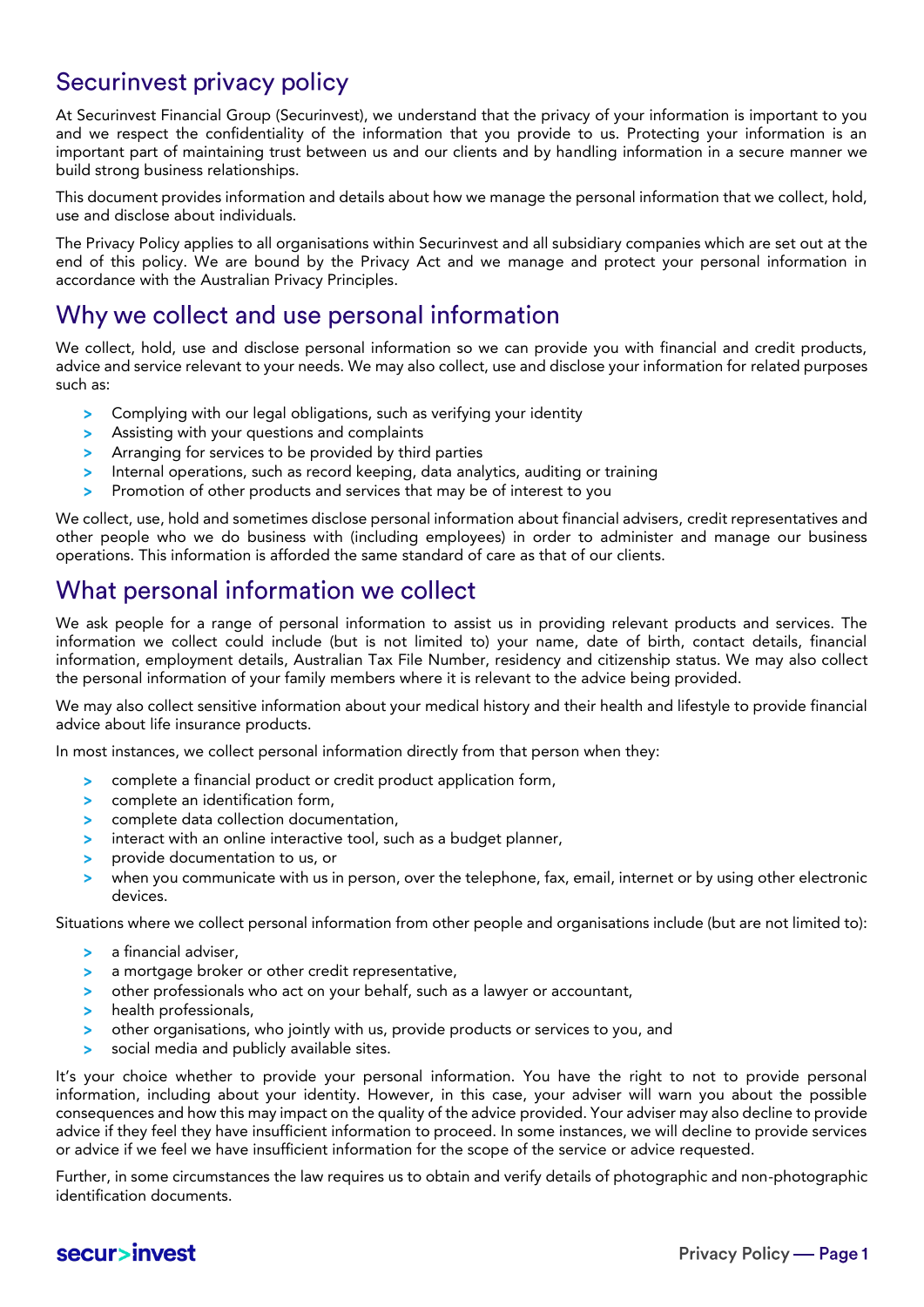Some personal information may be collected automatically, without your knowledge, whilst navigating through and<br>interacting with the content of our websites. The electronic methods of collection we may use include cookies, files and web beacons. files and web beacons.

Cookies are a small text or pixel file stored on your device that records information about your visit to our websites.<br>We use cookies to improve your website experience, to serve you with relevant information and to manag access to certain parts of our websites. You can choose if and how a cookie will be accepted by changing your browser settings; but please be aware that this may affect your access to some parts of our websites. settings; but please be aware that this may affect your access to some parts of our websites.

Web beacons are small pixel files that help us better manage content on our websites by allowing us to understand<br>usage patterns, fix issues, and improve the products and services offered to you on our websites. Log files information about the devices and browsers used to access our websites and help us to diagnose problems, analyse  $i$  the devices about the devices and browsers used to access our website and help used to diagnose problems, analyse trends, administer the site or mobile application.

The information we collect by these electronic means is generally not stored for long – they are temporary records –<br>and can include device-specific data or log data such as your IP address, device screen size, device type and can include device-specific data  $\frac{1}{2}$  data or log data such as your IP and  $\frac{1}{2}$  and  $\frac{1}{2}$  and  $\frac{1}{2}$  and  $\frac{1}{2}$  and  $\frac{1}{2}$  and  $\frac{1}{2}$  and  $\frac{1}{2}$  and  $\frac{1}{2}$  and  $\frac{1}{2}$  and  $\frac{1}{2}$  a information, referring domain, pages visited, the date and time website pages were visited, and geographic location (country only).

# Accessing and updating personal information

 $\frac{1}{2}$  sending you the information you request. The cost will be discussed and agreed with you at the time sending you the information you request. The cost will be discussed and agreed with you at the time.

There may be circumstances where we refuse to provide you with the information you request, for example when the information is commercially sensitive. In these situations, we will inform you and provide an explanation as

We will deal with requests for access to your personal information as soon as possible and aim to respond within fourteen (14) days. The time we require will depend on the type of information requested.

We will update your personal information if you contact us. In most cases, you can update your personal information over the phone, by contacting your adviser or broker or electronically. over the phone, by contacting your adviser or broker or electronically.

## Who we share personal information with

From time to time we may share your personal information with other entities both within and outside Securinvest.<br>This will vary according to the product or service involved, but could include:

- > any person acting on your behalf, including your financial adviser, solicitor, accountant, executor, administrator, trustee, quardian or attorney
- financial product and service providers, including financial planning software providers and paraplanners  $\geq$
- for corporate superannuation members, your employer or your employer's financial adviser  $\overline{\phantom{0}}$
- 
- enders and other creations and  $\overline{\phantom{0}}$  $\alpha$  other organisations with the Licensee including relations  $\alpha$  including relations we have  $\alpha$ authorised,<br>medical practitioners and health service providers, such as pathology services
- s
- medical providers is and health service providers, such as pathology services  $\alpha$  companies involved in the payments system including financial institutions, merchants and payments and payments and payments and payments and payments and payments and payments and payments and payments and payments
- organisations<br>organisations who assist us with certain business functions, such as auditors, compliance consultants, direct marketing, client experience surveys, debt recovery and information and communication technology support
- our solicitors, our insurers, courts, tribunals and dispute resolution organisations
- other organisations who provide us with products and services so that they may provide their products and  $\overline{\phantom{0}}$ services to you or contact you on our behalf, and/or
- anyone to whom we, or our service providers, are required or authorised by law to disclose your personal  $\overline{\phantom{0}}$ information to (for example, law enforcement agencies, Australian and international government and information to (for example, law enforcement agencies, Australian and international government and regulatory authorities).<br>We may also disclose your information to a third party where you have given your consent or where you would

 $\frac{1}{2}$  may also disclose your information to that third party  $\frac{1}{2}$  where  $\frac{1}{2}$  where  $\frac{1}{2}$  where  $\frac{1}{2}$  where  $\frac{1}{2}$  where  $\frac{1}{2}$  is the disclose your information to that third party reasonably expect us to disclose your information to that third party.

#### secur>invest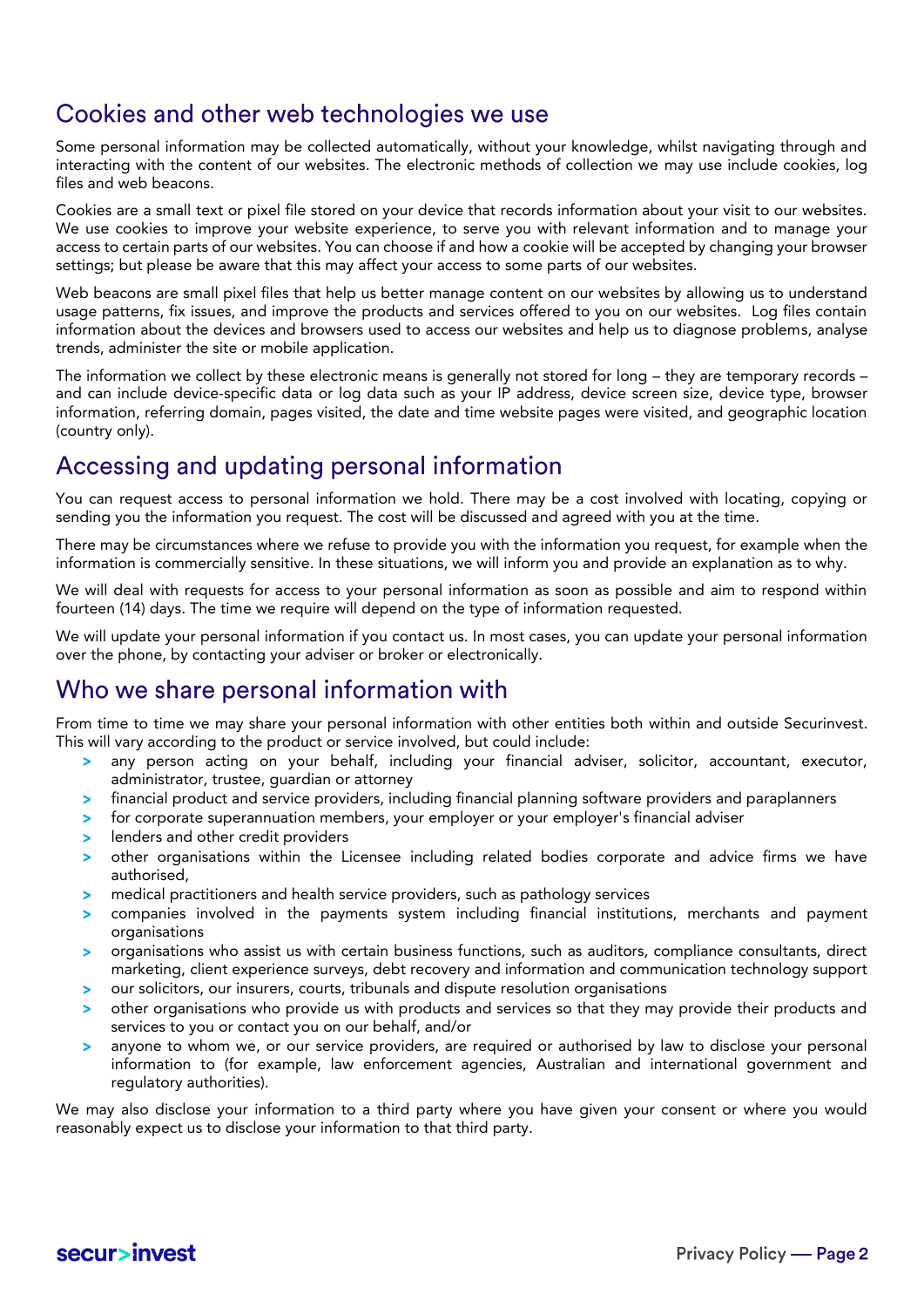We may also disclose the personal information we hold about our financial advisers and credit representatives to<br>professional organisations, companies and consultants that we work with.

The only circumstances in which we would collect, use or disclose your government related identifiers is where we are required or authorised by law to do so. For example, we may be required to disclose your Tax File Number (TFN) to the Australian Taxation Office, a superannuation or retirement income product provider. Likewise, we may need to disclose your Medicare number to Centrelink in order to assess your social security eligibility. Drivers licence numbers and passport numbers may also be collected when we are required to verify your identity.

Personal information collected may also be used for direct marketing purposes to promote events, products or  $P$ ersonal information collected may be used to vou. Please contact us should vou wish not to receive direct marketing purposes to  $p_0$ services that may be of relevance to you. Please contact us should you wish not to receive direct marketing.

#### Disclosure of personal information overseas

Your personal information may be disclosed to support services we engage operating from other parts of the world. When we share your personal information to overseas recipients, we make sure appropriate data handling and security<br>arrangements are in place.

Personal information is generally hosted on servers located in Australia but may be stored elsewhere. If you access our services from outside Australia, you consent to the transfer of your personal information to your overseas location which may be a jurisdiction that may not provide the same bigh level of protection we apply in Australia which may be a jurisdiction that may not provide the same high level of protection we apply in Australia.

#### How we protect personal information

We strive to ensure that the personal information that you provide to us is stored safely and securely. We take a<br>number of precautions to protect the personal information we hold about you from misuse, interference and lo from unauthorised access, modification or disclosure.

We have a range of practices and policies in place to protect personal information we hold, including:

- > educating our staff and representatives about how to protect your personal information and updating them about cybersecurity developments, threats and scams,
- requiring our staff and representatives to use passwords when accessing our systems, S
- where appropriate, using strict confidentiality arrangements restricting third parties' use or disclose of Ы personal information for any unauthorised purposes,
- employing physical and electronic means, including access controls (as required) to protect against S unauthorised access to buildings,
- employing firewalls, intrusion prevention systems and virus scanning tools to protect against unauthorised  $\overline{\phantom{0}}$ persons, malware and viruses from entering our systems,
- some of the systems we use are on dedicated secure networks or transmit electronic data via encryption, and  $\overline{ }$
- providing secure starses for physical records and securing paper files in locked cabinets and physical access providing secure storage for physical records and securing paper files in local access and physical access restrictions.

 $M_{\rm F}$  information is no longer required, we take steps to define  $\frac{1}{2}$  or defined in a secure in a secure in a secure in a secure in a secure in a secure in a secure in a secure in a secure in a secure in a secure manner.